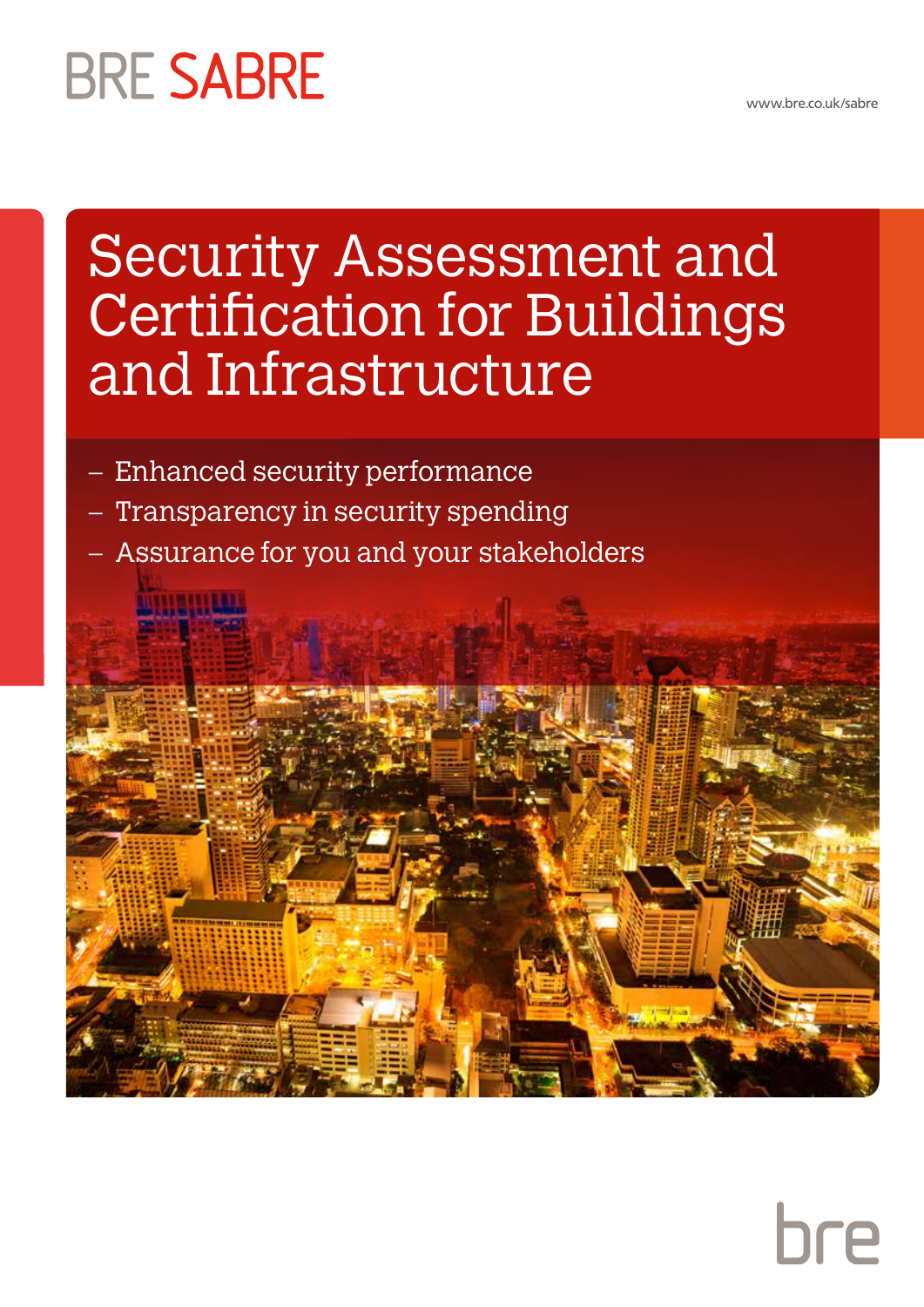## BRE SABRE allows users to measure, compare and evaluate security risk management performance

## **Improves security performance**

SABRE provides a framework that helps you measure, understand and improve your facility security performance.

Your SABRE Score and Rating allows you to compare your risk management performance against other SABRE facilities and the market generally.

## **Independent and credible**

SABRE is operated by BRE Global, an independent testing and certification body. The scheme requires users to provide robust evidence to demonstrate compliance with the core technical requirements of LPS2082.

This means your security certification is both meaningful and credible.

## **Identifies improvement priorities**

SABRE can be used to identify those credible threats leading to the highest risks.

Users can see whether they need to focus attention on:

- Understanding their security needs
- Security planning
- Plan implementation and maintenance

### **Increases confidence in security capabilities**

SABRE certification demonstrates a facility's security credentials internally to top management and externally to clients, investors, insurers and regulators.

## **Improves value for money**

SABRE provides management with greater transparency. It is possible to determine which facilities are underperforming and allows management to determine value for money, by comparing your performance against facility security expenditure. Gone are the days of waiting for a security incident to make a security investment decision.

## **Holistic approach**

SABRE is flexible, recognising and rewarding all solutions that contribute to reduced security risks.

SABRE recognises that there are no 'one-size fits all' solutions in security. Users are rewarded for taking into account location, context, facility type, built asset attributes and stakeholder needs when determining their approach to security.

## LPCB and  $LPCB$

LPCB (Loss Prevention Certification Board) is the certification brand of BRE Global and has been setting standards for loss prevention since the 1800's. Its standards and approvals for security products are recognised across the world. That recognition is testimony to the extremely thorough technical evaluation work and rigorous quality audit processes undertaken by BRE Global to ensure the security products it tests and approves deliver proven levels of protection.

BRE Global works closely with government, police, insurers, risk consultants and architects to develop standards and approval schemes which ensure security equipment and services deliver the levels of performance required to protect against criminal and terrorist threats.

Certification to Loss Prevention Standards (LPSs) is specified across multiple sectors, including: education, finance, healthcare, manufacturing, the public sector, residential, retail and utilities. The standards are also specified for the protection of critical infrastructure where delivery of specified levels of security performance is critical.

Under the LPCB brand, BRE Global offers independent, third-party certification and listing of fire and security products and services.

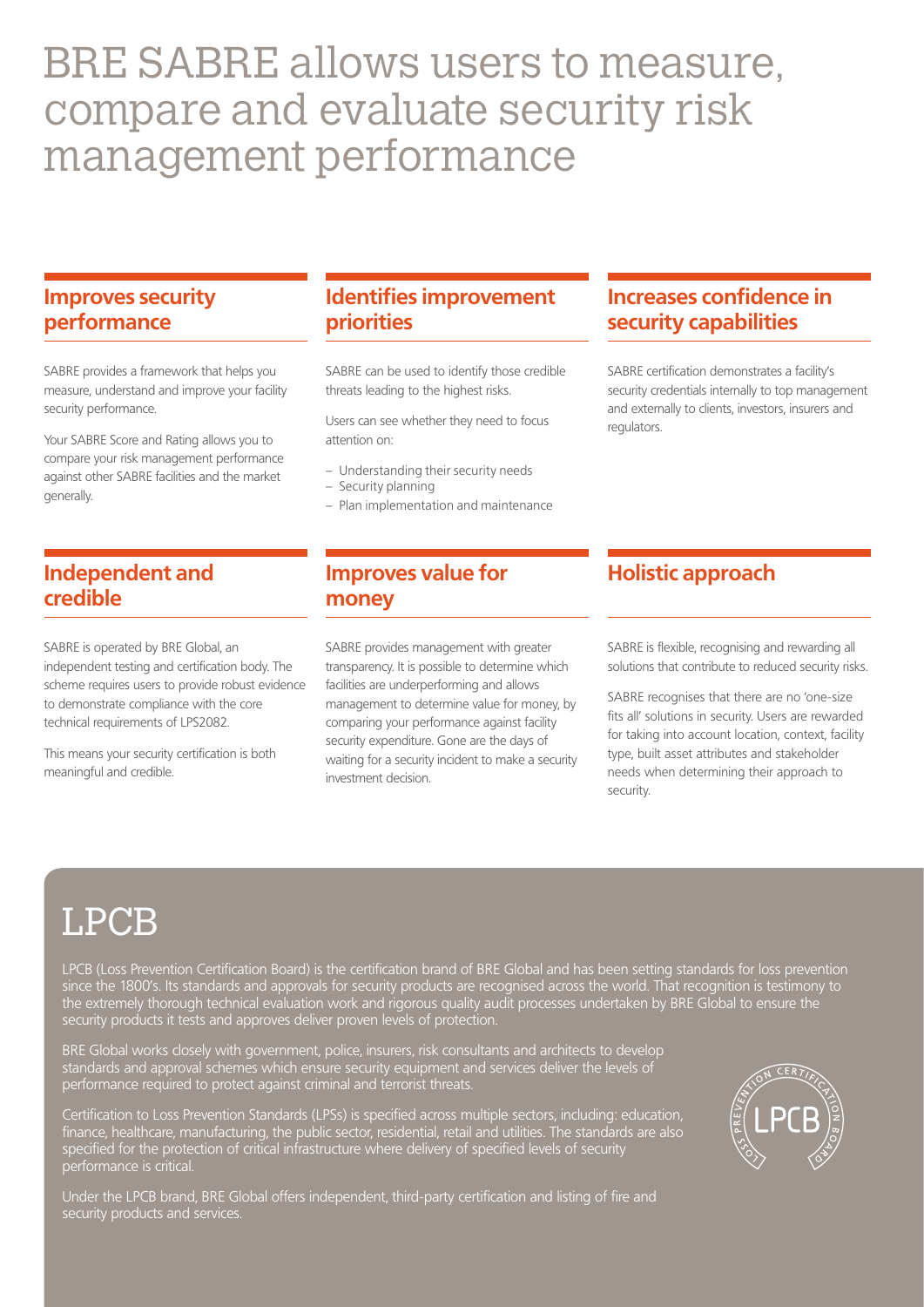# How does the scheme work?

The SABRE certification scheme is available for both new and existing facilities. Following completion of an application to join the scheme, a SABRE Assessor will be assigned by BRE Global Ltd to conduct an assessment.

The Assessor's role is two fold:

- 1. verify evidence against each of the 70 technical issues covered by the scheme. These are presented in the 9 technical sections shown in Figure 1.
- 2. undertake a scenario based, independent assessment of current security risks at the facility.

Assessment scores are awarded on a star basis, with 1 star indicating an Acceptable Rating and 5 stars indicating an Outstanding Rating.

| Sabre<br>Rating  | Assessment<br>Score (%) | <b>Star Rating</b> |
|------------------|-------------------------|--------------------|
| Outstanding      | $\geq 80$               | *****              |
| <b>Excellent</b> | $\geq 70$               | ****               |
| Very Good        | $\geq 60$               | ***                |
| Good             | $\geq 50$               | **                 |
| Acceptable       | $\geq 40$               | ÷                  |
| Unclassified     | -40                     |                    |



Users will receive a breakdown of their SABRE assessment results allowing scheme members to target investment in security improvements, monitor ongoing performance and conduct management reviews.

Results will be documented in a certification schedule which is interested parties with the express permission of the scheme member.